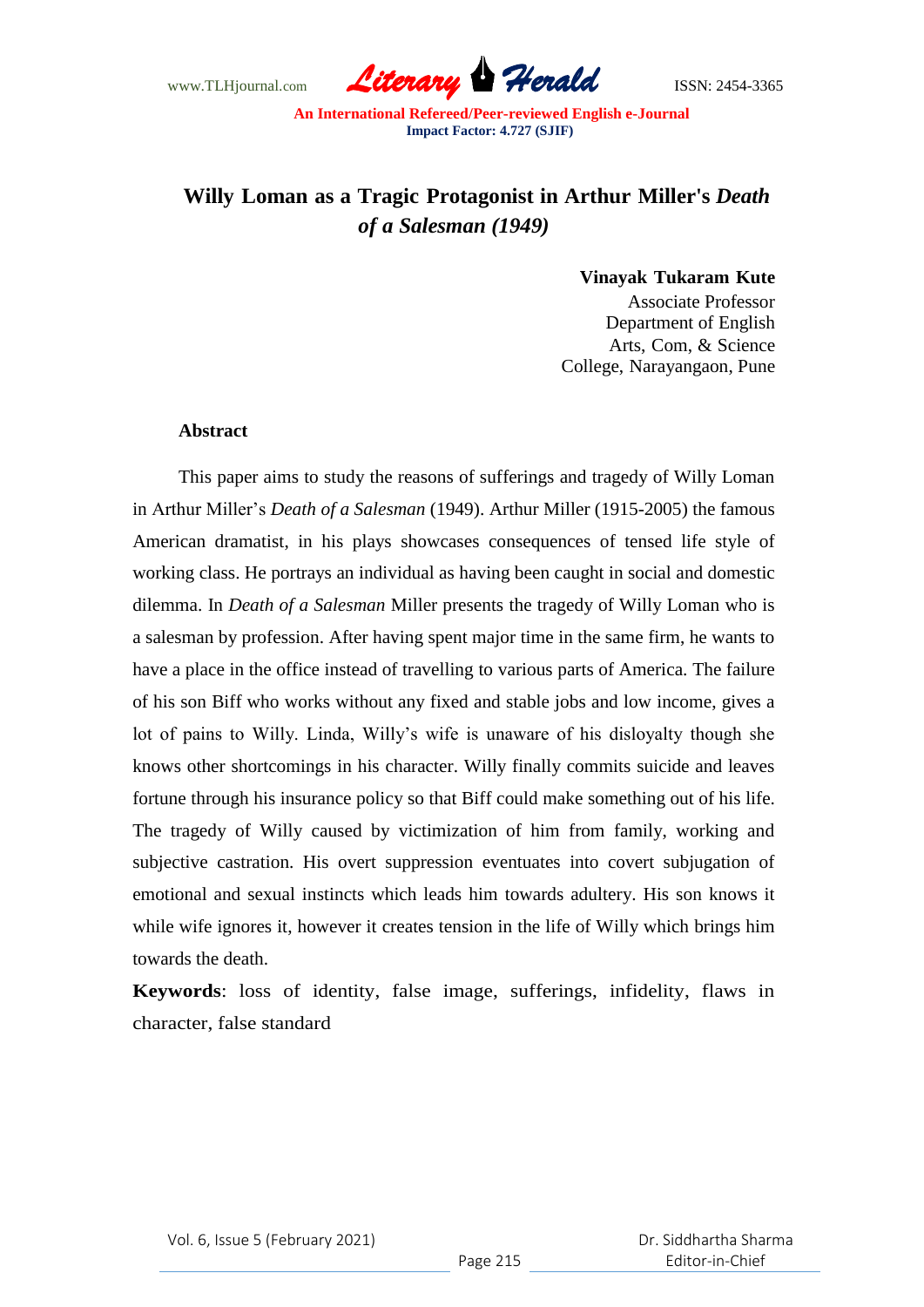

## **I**

Arthur Miller's play *Death of a Salesman* (1949) deals with loss of identity and a man's inability to accept change within himself and society. The play is a mosaic of memories, dreams, confrontations, and arguments, all of which make up the last 24 hours of Willy Loman's life. The play concludes with Willy's suicide and subsequent funeral. Miller uses "the Loman family-Willy, Linda his wife, Biff his eldest son, and Happy his youngest son-to construct a self-perpetuating cycle of denial, contradiction, and order versus disorder" (Scheidt 5). Willy's extra marital affair before 15 years earlier than the real time within the play, as Miller focuses, becomes the cause of:

...the aftermath to reveal how individuals can be defined by a single event and their subsequent attempts to disguise or eradicate the event. For example, prior to discovering the affair, Willy's son Biff adored Willy, believed all Willy's stories, and even subscribed to Willy's philosophy that anything is possible as long as a person is "well-liked." The realization that Willy is unfaithful to Linda forces Biff to reevaluate Willy and Willy's perception of the world. Biff realizes that Willy has created a false image of himself for his family, society, and even for himself.(Scheidt 6)

Willy isnot a supreme father or a loyal husband or a fantastically successful salesman like he wants everyone to believe. He is self-centered and fails to appreciate his wife. He is an ordinary human and only marginally successful working man. Willy frequently takes consolation in fantasizing about lost opportunities for wealth and establishing the name of his family. According to Scheidt it would be incorrect to state that Miller solely criticizes Willy. Instead, she thinks that Miller demonstrates how one individual can create a selfperpetuating cycle that expands to include other individuals. This is certainly the case within the Loman family. Until the end of the play, Willy effectively blocks the affair out of his memory and commits himself to a life of denial. He cannot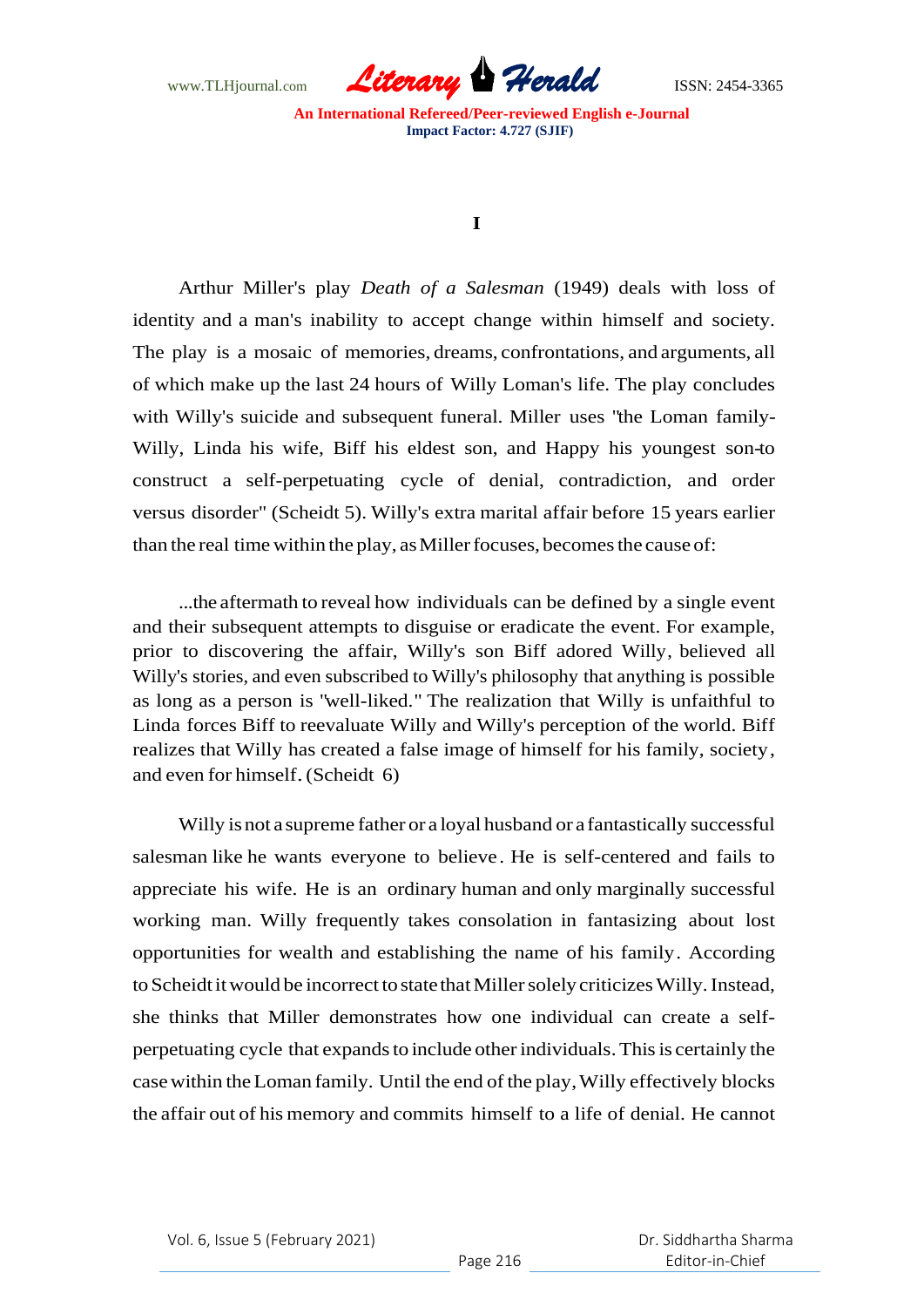

remember what happened, so naturally he does not understand why his relationship with Biff has changed. Willy wants Biffs affection and adoration as before, but instead the two constantly argue. Willy vacillates, sometimes criticizing Biff's laziness and ineptitude, other times praising his physical abilities and ambition.

The serious flaws in the character of Willy Loman are upholding false standards which lead to his catastrophe. First, he misunderstands the laws in the jungle applicable in the civil society. As he constantly praises the success of his brother Ben in the forest of Africa. Ben tells him "At the age of seventeen I walked into the jungle, and I was twenty- one I walked out. [He laughs.] And by God I was rich" (36). Obviously, Ben could be successful in the jungle by following the laws of jungle like 'might is right' or as a mightier animal snatches from the weaker animals. Willy wants to bring up his sons with the same rules into a civil society. He promotes his elder son Biff to steal timber from the site of building undergoing construction. He does it only to sow virtues like boldness or courage, of course he has misunderstood the virtues overlooking the comment of Charley his friend and neighbor' "the jails are full of fearless characters" (39). Willy Loman disregards that the civil world is guarded by the civil laws where snatching from others is a punishable act. Steven R. Centola points out that:

…Miller's play tells the story of a man who, on the verge of death, wants desperately to justify his life. As he struggles to fit the jagged pieces of his broken life together, Willy Loman discovers that to assuage his guilt, he must face the consequences of past choices and question the values inherent in the life he has constructed for himself and his family. (2007 25)

The oversimplified virtue of courage takes a dangerous turn in Biff as he develops a habit of stealing where ever he works. While working with Oliver he steals footballs and while he goes to meet Oliver after a gap of twelve years to borrow money for starting a business, he cannot control himself and steals a pen from his table in the office. This directly makes impact on his confidence as he is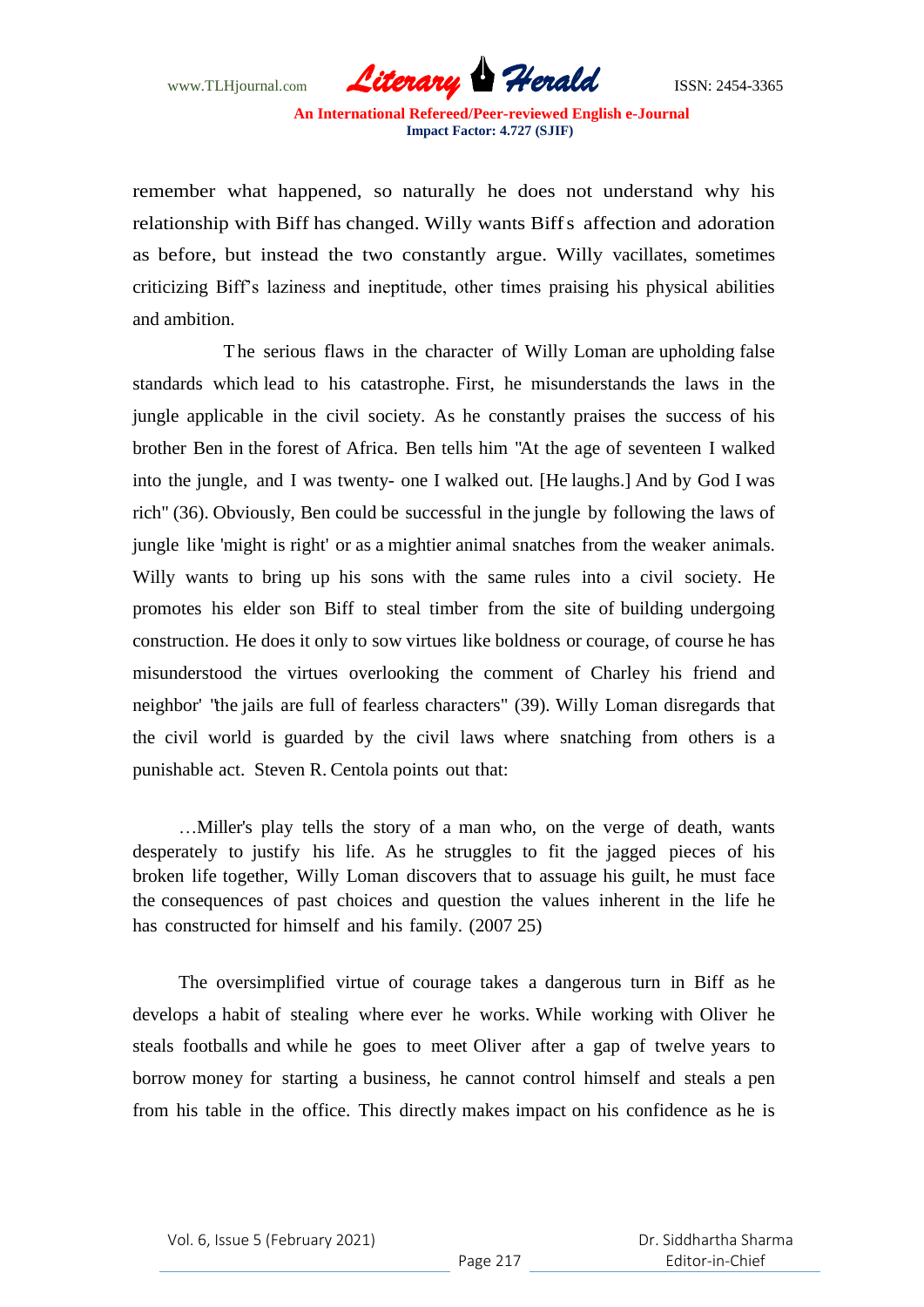

conscious of his act and he runs from the situation.

Secondly Willy overlooks the true needs of his sons. He considers his sons, especially Biff smart than Bernard,the son of Charley who according to Willy is a bookworm and not influential like Biff. Therefore, he does not pay much attention to Biff's academic career. He takes pride into the glamour of Biff as a football player. He thinks that Bernard should show answers to Biff in the examination but Bernard cannot do that. This suggests that Willy is not serious about the academic achievements of Biff. Ultimately Biff, once a college star remains semi-educated, a school dropout and has to carry the life of a farm labor. He is not financially sound to help Willy in the old age. Willy's desperation gets thicker when he notices that Bernard whom he used to mock has become a successful lawyer and compare Biff with him who is very unlucky and lives an ignoble life.

Along with Biff's not holding foot, Willy Loman's financial condition gets worst because of other reasons. First being an old salesman he is very much exhausted and has lost his 'line' in the business. He fails to get response from his customers. He is derided because of his old age. Secondly because of his failure he is on the 'straight' on commission like a new salesman. He does not get salary now from his company. Thirdly, Willy has to pay number of installments on his gadgets, car and house. Ironically, Willy pays the last installment of the house and he commits suicide. Willy gets frustrated when he comes to know about Biff s failure to meet Oliver and he solves the problem in a unique way. He commits suicide and thus makes the amount of the insurance to Biff for his future.

Some critics find another flaw in Willy Loman's character causing his fall. Harlod Bloom for instance notices, Willy lives in a world of "phantasmagoria". When the drama opens and "…hardly a figure of capable imagination, nevertheless is a representation of terrible pathos" (Bloom 4). Bloom thinks that Willy is not destroyed by his sense of failure but:

Willy is destroyed by love, by his sudden awareness that his son Biff truly

Vol. 6, Issue 5 (February 2021)

 Dr. Siddhartha Sharma Editor-in-Chief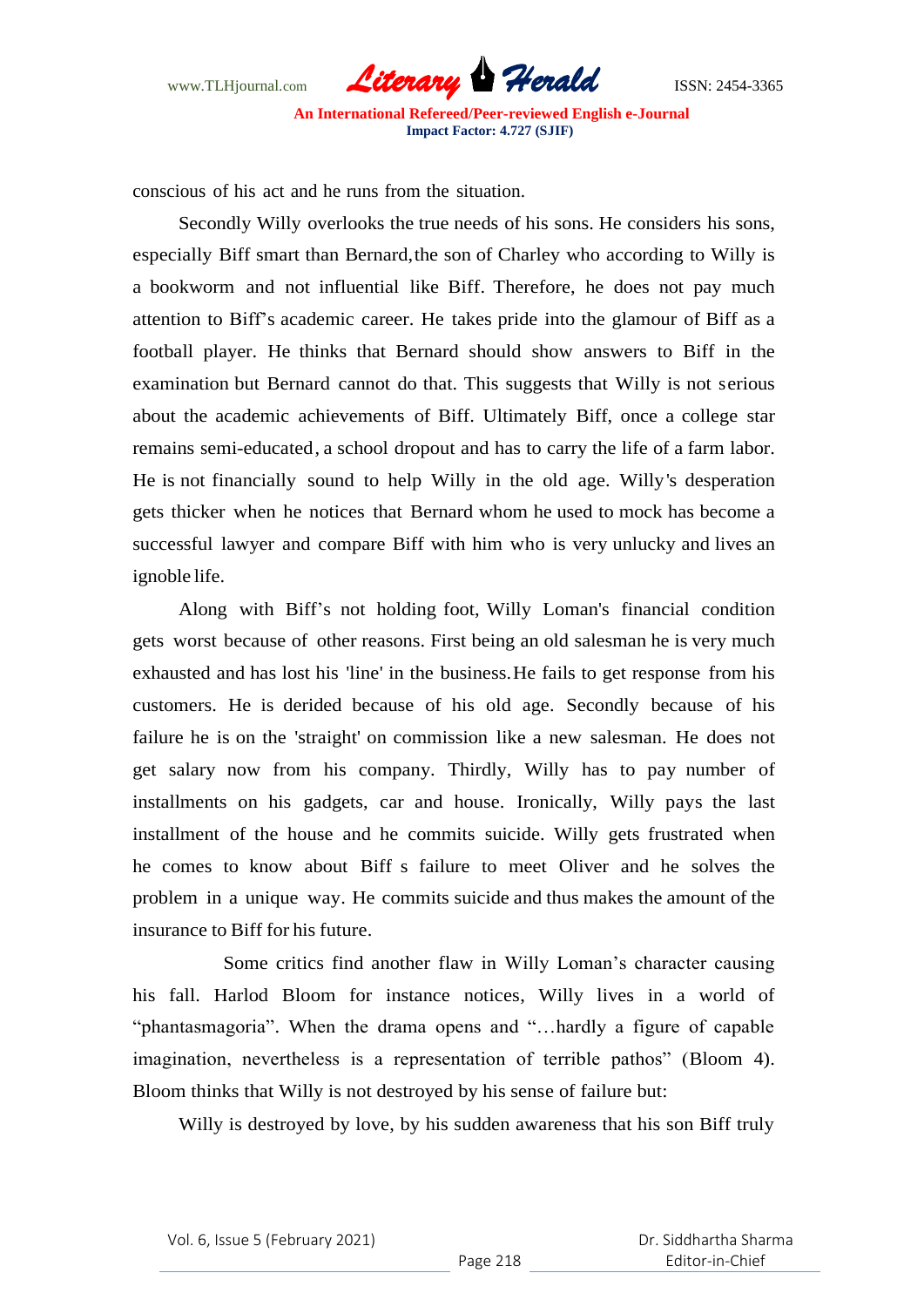

loves him. Miller beautifully comments that Willy resolves to die when "he is given his existence…his fatherhood for which he has always striven and until now he could not achieve." That evidently is the precise and terrible pathos of Willy's character and of his fate. He is a good man, who wants only to earn and to deserve the love of his wife and sons. He is self-slain, not by the salesman's dream of America, but by universal desire to be loved by one's own.... (Bloom 5)

Obviously, the fulfillment of love could be the reason which leads Willy to commit suicide so that he can make provision for the future of his sons as they fail to make any career. Another critic, Fred Ribkoff thinks shame of having been exposed before his son Biff which leads to feelings of guilt and consequently of crisis is the root cause of Willy's tragic end. Fred comments:

Willy is driven to commit his greatest wrong by feelings of shame that arise out of his sense of inadequacy as a man. His adulterous affair with "The Woman" in Boston, which haunts both him and his son Biff, is a desperate attempt to conform and maintain his self-esteem. (Fred 123)

Fred further comments that Willy turns out to another woman out of loneliness for his wife, Linda. However, his strong feelings of shame cause his loneliness and his need of a woman. "He is driven by feelings of inadequacy and failure to seek himself, outside of himself in the eyes of others. The Woman" makes him feel that he is an important salesman and a powerful man" (Bloom 127). Fred thinks Willy does not come to terms with his shame and "…kills himself in order to preserve his dream of being "well liked" and a successful father and a salesman" (Fred 127). Steven R Centola points out that Willy thinks that he is destined to be successful. Nevertheless:

Beneath the surface optimism, [therefore] lurk his frustration and keen sense of failure. That is why he can be spry, amusing, and cheerful one moment and then suddenly become quarrelsome, insulting, and sullen the next. Through Willy's incongruous behavior, Miller makes us sharply aware of the subterranean tensions dividing Willy. (Steven 26)

Steven thinks that Willy experiences futility when he is disregarded by Biff

Vol. 6, Issue 5 (February 2021)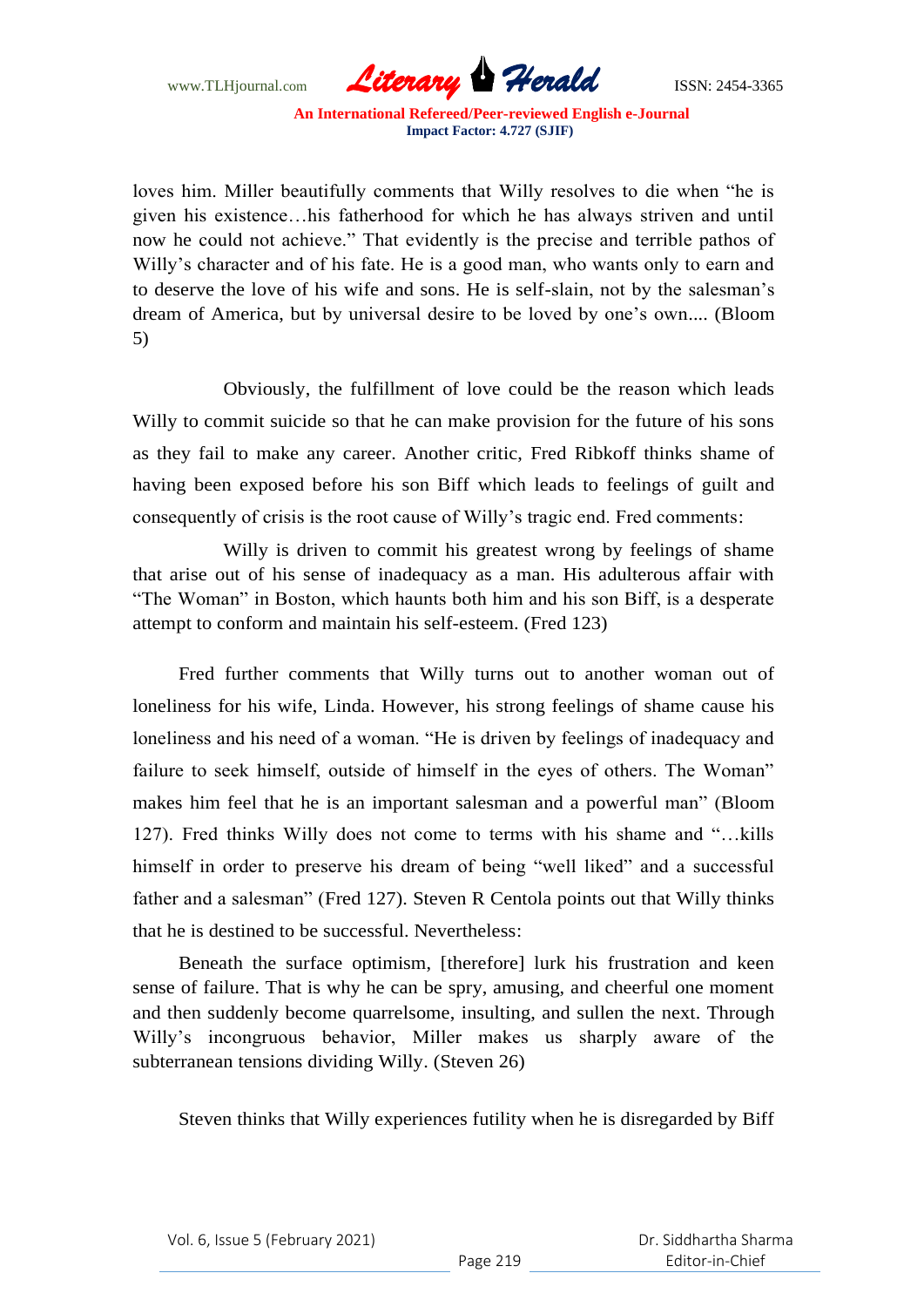

as he has been expecting love from family. Willy makes a mistake to purchase the love of his family to measure his self-worth. Thus "Willy unwittingly hastens his own destruction by clinging fiercely to values that perpetually enforce his withdrawal from reality" (2007, 27). In an interview Miller says about the universal appeal of Willy Loman's character, "The Salesman is close to being the universal occupation of contemporary society-not only in America, but everywhere. Everybody is selling and everything is for sale" (Kullman 76). Willy Loman in this sense represents the salesman and their problems all over the world. Willy represents the dreams and aspirations of a person who longs for respect in the society.

Thus, the tragedy of Willy Loman happens mainly because of inculcating standards of success in himself and his sons. He is lost in mental torments because of shame arises in him as his disloyalty towards his wife before Biff who admires him till the moment of exposition. The relations between the son and father get so worst that they fiercely quarrel with each other. Biff thinks his father is a fake and Willy thinks Biff has not achieved anything substantial in the greatest country on the earth, America. Willy fails to deal with practical reality of the life as life is amalgamation of gains and loss. His treatment to his son is based on utopian expectations as he wants his son to be a charismatic sportsman. The failure of his son affects Willy which consequently damages his relationship with his son. His inappropriate judgment of life pushes him towards self-degradation. Meaning, Willy is a victim of the system but more than this he is a victim of his comprehension of normal human life which sometimes not in our capacity.

### **References**

1) Bloom, Harold. "Introduction". *Death of a Salesman*. Ed. Harold Bloom. New Delhi: Viva Books Limited, 2007.

2) Centola, Steven R. "Family Values in Death of a Salesman". *Death of a Salesman* Ed.Harold Bloom. New Delhi: Viva Books Private Limited,2007.

Vol. 6, Issue 5 (February 2021)